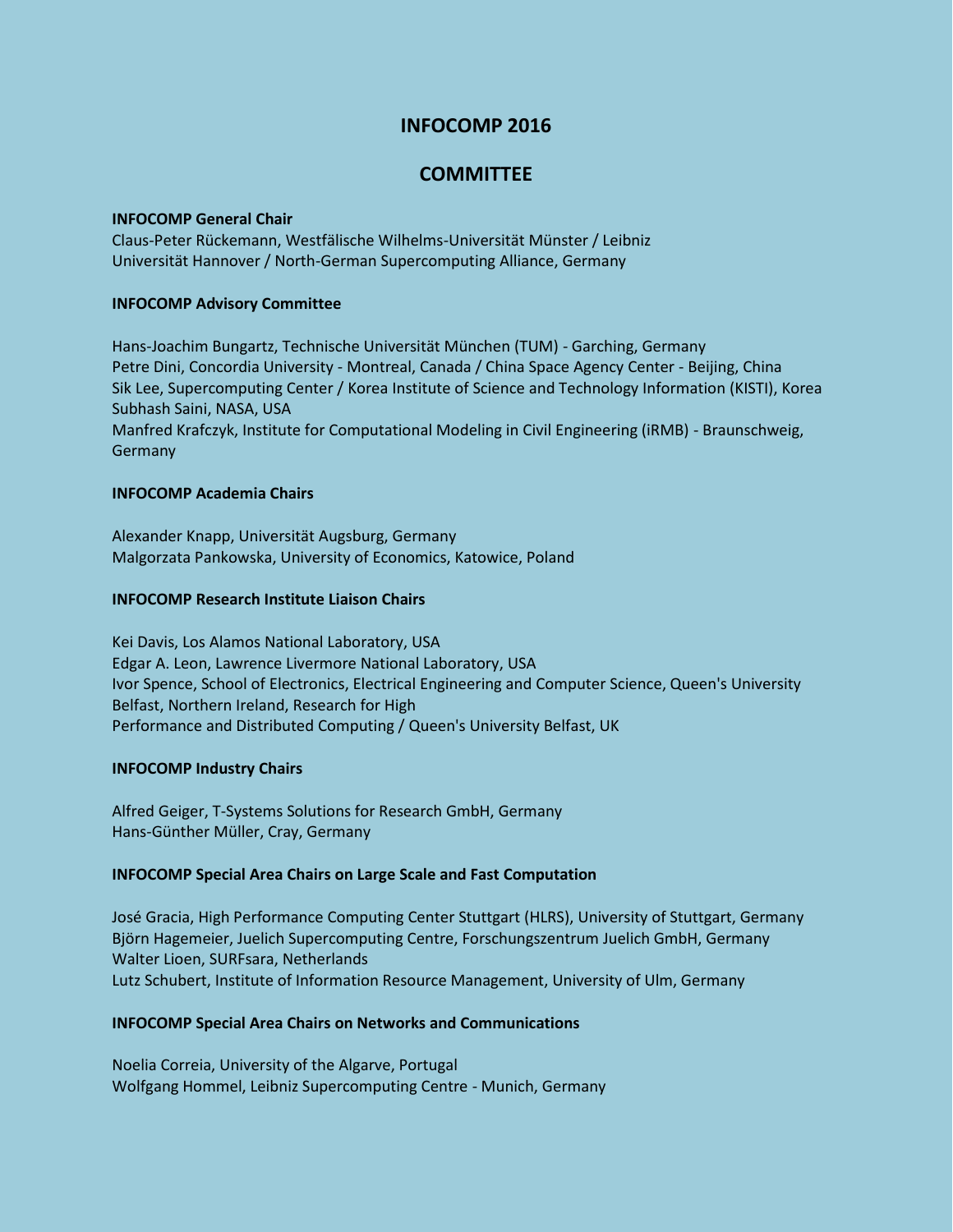# **INFOCOMP Special Area Chairs on Advanced Applications**

Bernhard Bandow, Max Planck Institute for Solar System Research (MPS), Göttingen, Germany Diglio A. Simoni, RTI International - Research Triangle Park, USA

#### **INFOCOMP Special Area Chairs on Evaluation Context**

Huong Ha, University of Newcastle, Australia (Singapore campus) Philipp Kremer, German Aerospace Center (DLR), Institute of Robotics and Mechatronics, Oberpfaffenhofen, Germany

## **INFOCOMP Special Area Chairs on Biometry**

Ulrich Norbisrath, Nazarbayev University, Kazakhstan / BIOMETRY.com, Switzerland

## **INFOCOMP 2016 Technical Program Committee**

Wassim Abu Abed, Institute for Computational Modelling in Civil Engineering - Technische Universität Braunschweig, Germany Ajith Abraham, Machine Intelligence Research Labs (MIR Labs), USA Mehmet Akşit, University of Twente, Netherlands Ali I. Al Mussa, King Abdulaziz City for Science and Technology (KACST), Saudi Arabia Daniel Andresen, Kansas State University, USA Bernadetta Kwintiana Ane, Institute of Computer-aided Product Development Systems, Universitaet Stuttgart, Germany Douglas Archibald, University of Ottawa, Canada John Ashley, NVIDIA Corporation, USA Hazeline U. Asuncion, University of Washington, Bothell, USA Simon Reay Atkinson, The University of Sydney, Australia Mehmet Balman, VMware Inc. & Lawrence Berkeley National Laboratory, USA Bernhard Bandow, Max Planck Institute for Solar System Research (MPS), Göttingen, Germany Enobong Bassey, Auckland University of Technology, New Zealand Khalid Belhajjame, Université Paris Dauphine, France Belgacem Ben Youssef, King Saud University Riyadh, KSA / Simon Fraser University Vancouver, British Columbia, Canada Martin Berzins, University of Utah, USA Rupak Biswas, NASA Ames Research Center, USA Rim Bouhouch, National Engineering School of Tunis, Tunisia Elzbieta Lewańska, Poznan University of Economics, Poland Hans-Joachim Bungartz, Technische Universität München (TUM) - Garching, Germany Diletta Romana Cacciagrano, Computer Science Division, School of Science and Technology, University of Camerino, Italy Xiao-Chuan Cai, University of Colorado Boulder, USA Antonio Martí Campoy, Universitat Politècnica de València, Spain Laura Carrington, University of California, San Diego/ San Diego Supercomputer Center, USA Emre Celebi, Louisiana State University in Shreveport, USA Hsi-Ya Chang, National Center for High-Performance Computing (NCHC), Taiwan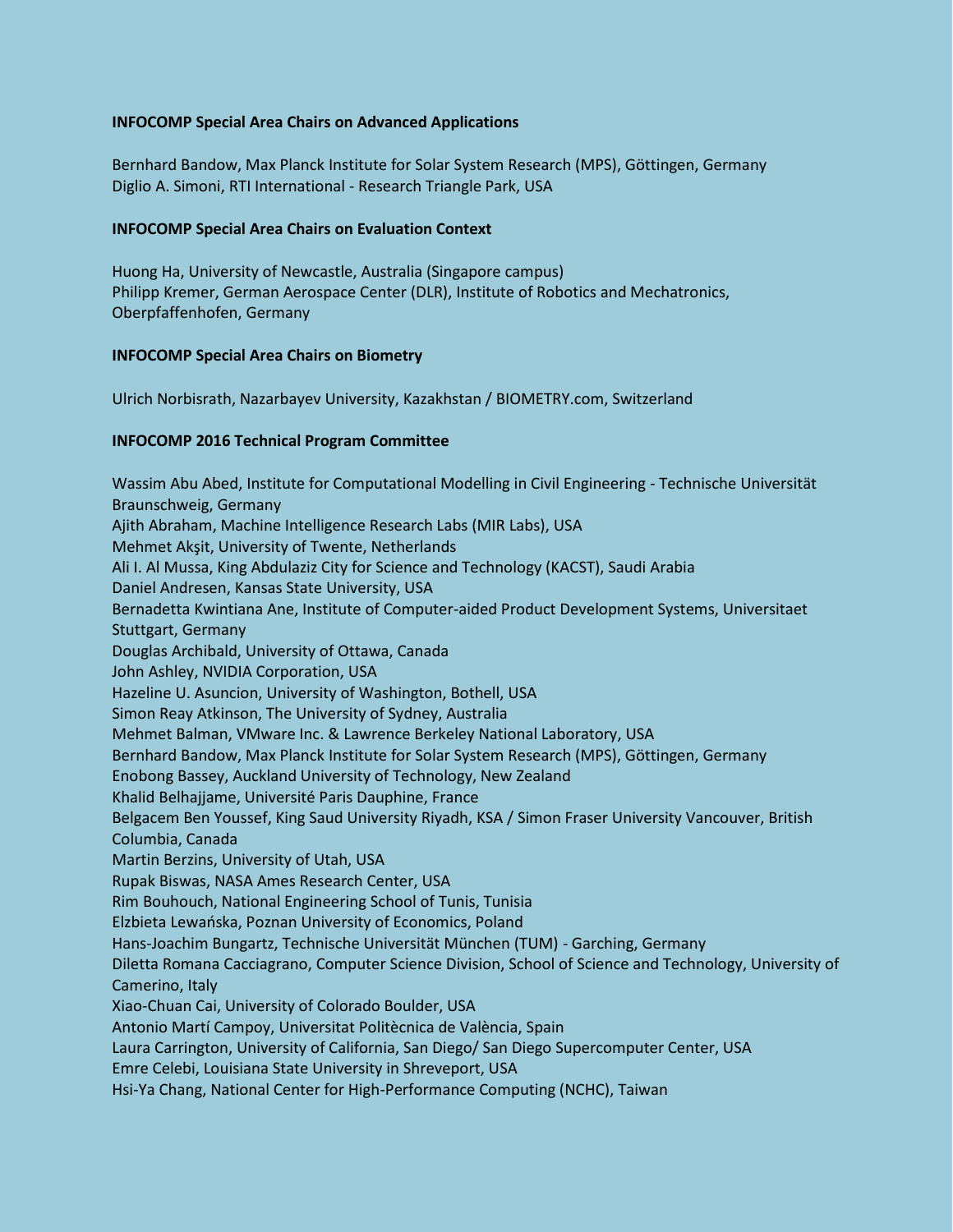Jian Chang, Bournemouth University, UK Chien-Hsing Chou, Tamkang University, Taiwan Jerry Chi-Yuan Chou, National Tsing Hua University, Taiwan Sung-Bae Cho, Yonsei University, Seoul, Korea Noelia Correia, University of Algarve, Portugal Matthew Leon Curry, Sandia National Laboratories, USA Kei Davis, Los Alamos National Laboratory / Computer, Computational, and Statistical Sciences Division, USA Sergio De Agostino, Sapienza University-Rome, Italy Flávio de Oliveira Silva, Universidade Federal de Uberlândia, MG, Brasil Vieri del Bianco, Università dell'Insubria, Italia Šandor Dembitz, University of Zagreb, Faculty of Electrical Engineering and Computing, Croatia Amine Dhraief, University of Kairouan, Tunisia Beniamino Di Martino, Dipartimento di Ingegneria dell'Informazione, Seconda Università di Napoli, Italy Zhong-Hui Duan, University of Akron, USA Truong Vinh Truong Duy, JAIST / University of Tokyo, Japan Vanessa End, Gesellschaft für wissenschaftliche Datenverarbeitung mbH Göttingen (GWDG), Germany Jürgen Falkner, Fraunhofer-Institut für Arbeitswirtschaft und Organisation IAO, Stuttgart, Germany Mohammed Farfour, Energy & Resources Eng. Dept., Chonnam National University, Gwangju, South Korea Christophe Feltus, Luxembourg Institute of Science and Technology (LIST), Luxemborg Lars Fischer, Research Group for IT Security, University of Siegen, Germany Ian Flood, Rinker School, College of Design, Construction and Planning, University of Florida, USA Dariusz Frejlichowski, West Pomeranian University of Technology, Poland Huirong Fu, Oakland University - Rochester, USA Munehiro Fukuda, Division of Computing and Software Systems, School of Science, Technology Engineering, and Math, University of Washington, Bothell, USA Marta Gatius, Technical University of Catalonia, Spain José Gracia, High Performance Computing Center Stuttgart (HLRS), University of Stuttgart, Germany Alfred Geiger, T-Systems Solutions for Research GmbH, Germany Andy Georgi, Dresden University of Technology, Germany Birgit Frida Stefanie Gersbeck-Schierholz, Leibniz Universität Hannover/Certification Authority University of Hannover (UH-CA), Germany Franca Giannini, Consiglio Nazionale delle Ricerche - Genova, Italy Fabio Gomes de Andrade, Federal Institute of Science, Education and Technology of Paraíba, Brazil Carina González, University of La Laguna, Spain Conceicao Granja, Tromsø Telemedicine Laboratory - Norwegian Centre for Telemedicine, University Hospital of North Norway, Tromsø, Norway Richard Gunstone, Bournemouth University, UK Huong Ha, University of Newcastle, Australia (Singapore campus) Björn Hagemeier, Juelich Supercomputing Centre, Forschungszentrum Juelich GmbH, Germany Malgorzata Hanzl, Technical University of Lodz, Poland Enrique Hernandez Orallo, Universitat Politecnica de Valencia, Spain Abbas Hijazi, Lebanese University, Lebanon Daniel Holmes, University of Edinburgh, UK Wolfgang Hommel, Leibniz Supercomputing Centre - Munich, Germany Tzyy-Leng Horng, Feng Chia University, Taiwan Kuo-Chan Huang, National Taichung University of Education, Taiwan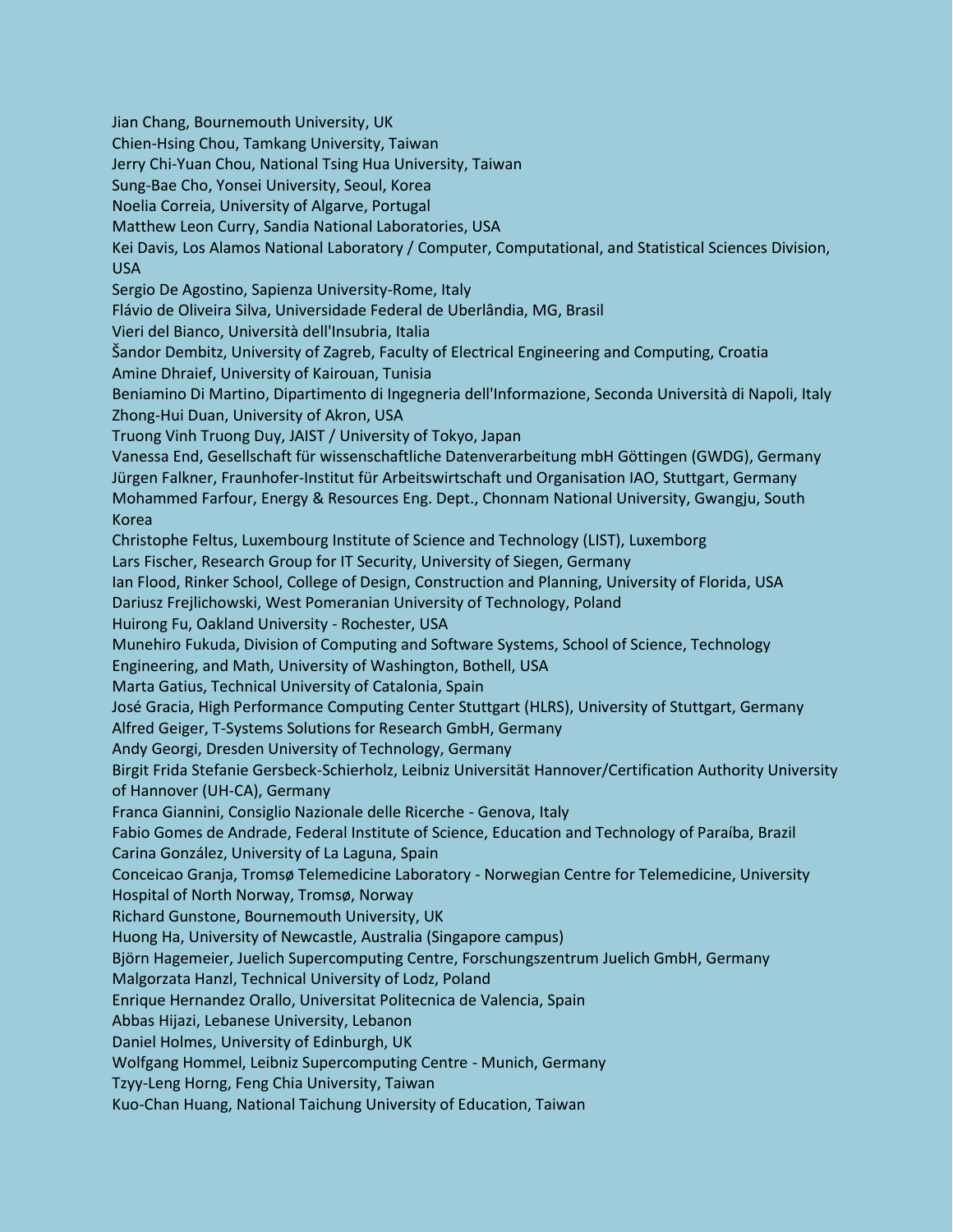Friedrich Hülsmann, Gottfried Wilhelm Leibniz Bibliothek - Hannover, Germany Chih-Cheng Hung, Kennesaw State University, USA Udo Inden, Cologne University of Applied Sciences, Research Centre for Applications of Intelligent Systems (CAIS), Germany Lucjan Jacak, Wroclaw University of Technology - Institute of Physics, Poland Oleg Jakushkin, Saint Petersburg State University, Russia Mukesh Jha, Masdar Institute, Abu Dhabi, UAE Jinyuan Jia, Tongji University, China Kai Jiang, Shanghai Supercomputer Center, China Seifedine Kadry, American University of the Middle East, Kuwait David Kaeli, Northeastern University, USA Tae-Wook Kang, KICT (Korea Institute of Construction Technology), Korea Izabela Karsznia, University of Warsaw, Department of Cartography, Warsaw, Poland Christos Kartsaklis, Oak Ridge National Laboratory (ORNL), USA Stavros Kassinos, University of Cyprus, Cyprus Takahiro Kawamura, Toshiba Corporation, Japan Dae-Hyun Kim, Kyungpook National University, South Korea Jinoh Kim, Texas A&M University-Commerce, USA Marie Kim, Electronics and Telecommunications Research Institute (ETRI), Republic of Korea Alexander Kipp, Robert Bosch GmbH., Germany Christos Kloukinas, City University London, UK Alexander Knapp, University of Augsburg, Germany Manfred Krafczyk, Institute for Computational Modeling in Civil Engineering (iRMB), Braunschweig, Germany Philipp Kremer, German Aerospace Center (DLR) / Institute of Robotics and Mechatronics - Oberpfaffenhofen, Germany Herbert Kuchen, Westfälische Wilhelms-Universität Münster, Institut für Wirtschaftsinformatik, Praktische Informatik in der Wirtschaft, Münster, Germany Michael Lang, Los Alamos National Lab, USA Robert S. Laramee, Swansea University, UK Scott Lathrop, University of Illinois at Urbana-Champaign, USA Piotr Lech, West Pomeranian University of Technology, Poland Sik Lee, Supercomputing Center / Korea Institute of Science and Technology Information (KISTI), Korea Paulo Leitão, Polytechnic Institute of Braganca, Portugal Edgar A. Leon, Lawrence Livermore National Laboratory, USA Walter Lioen, SURFsara, Netherlands Iryna Lishchuk, Institut für Rechtsinformatik - Leibniz Universität Hannover, Germany Maciej Liśkiewicz, Universität zu Lübeck, Germany Frank Loeffler, Louisiana State University, USA Joan Lu, Informatics, University of Huddersfield, UK Richard Lucas, University of Canberra and Charles Sturt University, Australia Min Luo, Huawei Technologies Co., Ltd, USA Tony Maciejewski, Colorado State University, USA Tanu Malik, University of Chicago and Argonne National Lab., USA Dirk Malzahn, Dirk Malzahn Ltd. / HfH University, Germany Suresh Marru, Indiana University, USA Antonio Martí Campoy, Universitat Politècnica de València (UPV), Spain Nikolaos Matsatsinis, Technical University of Crete, Greece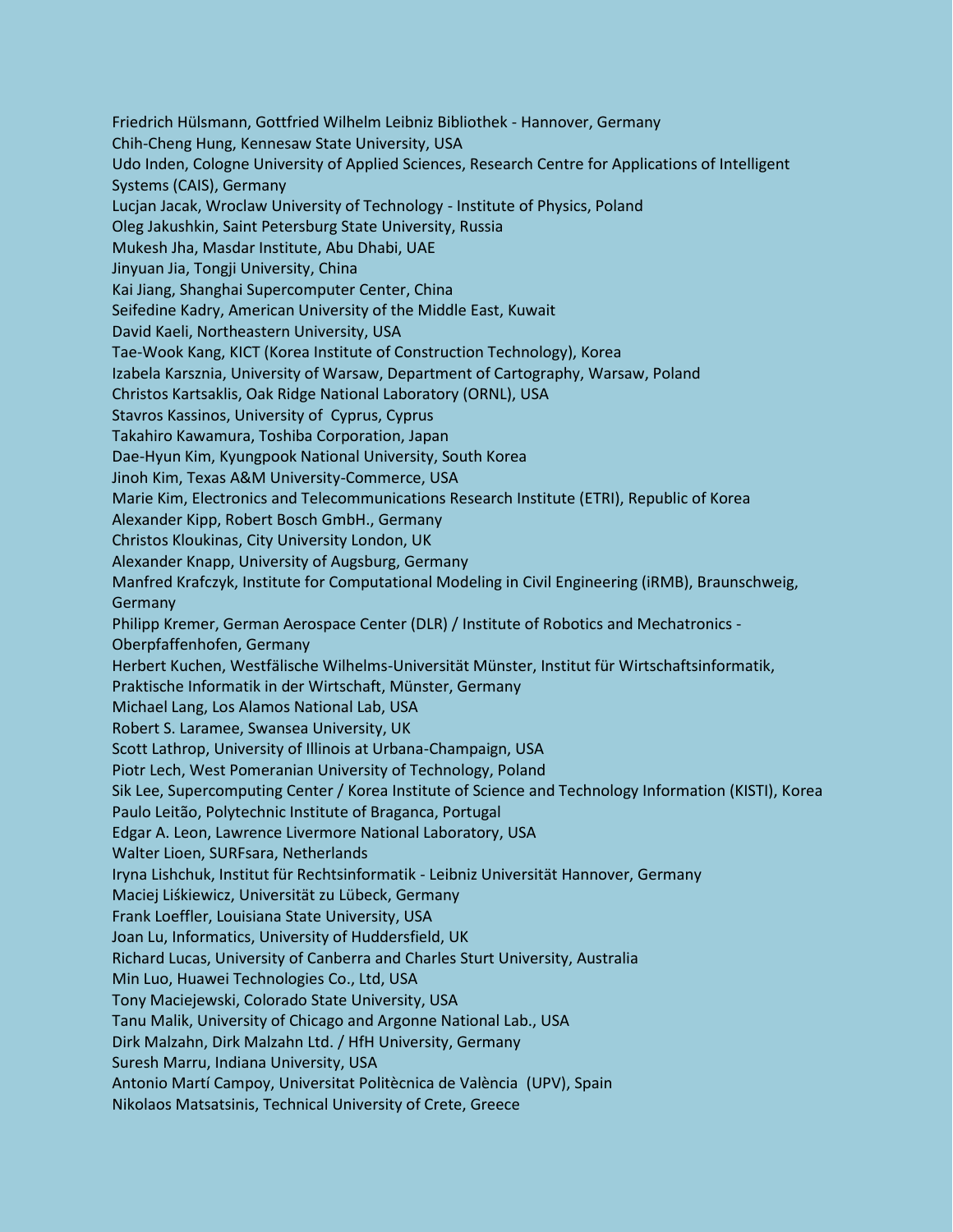Artis Mednis, Institute of Electronics and Computer Science, Latvia Igor Melatti, Sapienza Università di Roma, Rome, Italy Despina Meridou, School of Electrical and Computer Engineering (SECE), National Technical University of Athens (NTUA), Greece Folker Meyer, University of Chicago / Argonne National Laboratory, USA Misun Min, Argonne National Laboratory, USA Thomas Moser, St. Pölten University of Applied Sciences, Austria Hans-Günther Müller, Cray, Germany Marian Mureșan, Faculty of Mathematics and Computer Science, Babes-Bolyai University, Cluj-Napoca, Romania Takeshi Nanri, Kyushu University, Japan Syed Naqvi, Birmingham City University, UK Christoph Niethammer, High Performance Computing Center Stuttgart (HLRS), Germany Lena Noack, Royal Observatory of Belgium, Brussels, Belgium António Nogueira, University of Aveiro / Instituto de Telecomunicações, Portugal Ulrich Norbisrath, Nazarbayev University, Kazakhstan / BIOMETRY.com, Switzerland Krzysztof Okarma, West Pomeranian University of Technology, Poland Aida Omerovic, SINTEF, Norway Dhabaleswar K. (DK) Panda, Ohio State University, USA Malgorzata Pankowska, University of Economics - Katowice, Poland Maria Eleftheria Papadopoulou, National Technical University of Athens (NTUA), Greece Giuseppe Patané CNR-IMATI, Italy Raffaella Pavani, Department of Mathematics, Politecnico di Milano, Italy Guo Peiqing, Shanghai Supercomputer Center, China Tassilo Pellegrini, St. Pölten University of Applied Sciences, Austria Christian Percebois, University of Toulouse, France Ana-Catalina Plesa, German Aerospace Center, Institute of Planetary Research, Planetary Physics, Berlin, Germany Matthias Pocs, Stelar Security Technology Law Research, Germany Daniela Pöhn, Leibniz Supercomputing Centre, Munich, Germany Mario Porrmann, Center of Excellence Cognitive Interaction Technology - Bielefeld University, Germany Thomas E. Potok, Computational Data Analytics Group, Oak Ridge National Laboratory, USA Giovanni Puglisi, University of Cagliari, Italy Francesco Quaglia , Sapienza Università di Roma, Italy Iouldouz Raguimov, York University, Canada Mohamed A. Rashed, Department of Geophysics, Faculty of Earth Sciences, King Abdulaziz University, Jeddah, Saudi Arabia Andreas Rausch, Technische Universität Clausthal, Germany Ustijana Rechkoska Shikoska, University for Information Science & Technology "St. Paul the Apostle" - Ohrid, Republic of Macedonia Yenumula B. Reddy, Department of Computer Science, Grambling State University, USA Shangping Ren, Illinois Institute of Technology - Chicago, USA Theresa-Marie Rhyne, Visualization Consultant, Durham, USA Sebastian Ritterbusch, Engineering Mathematics and Computing Lab (EMCL), Karlsruhe Institute of Technology (KIT), Germany Alessandro Rizzi, Università degli Studi di Milano, Italy Ivan Rodero, Rutgers University - Piscataway, USA Dieter Roller, University of Stuttgart, Director Institute of Computer-aided Product Development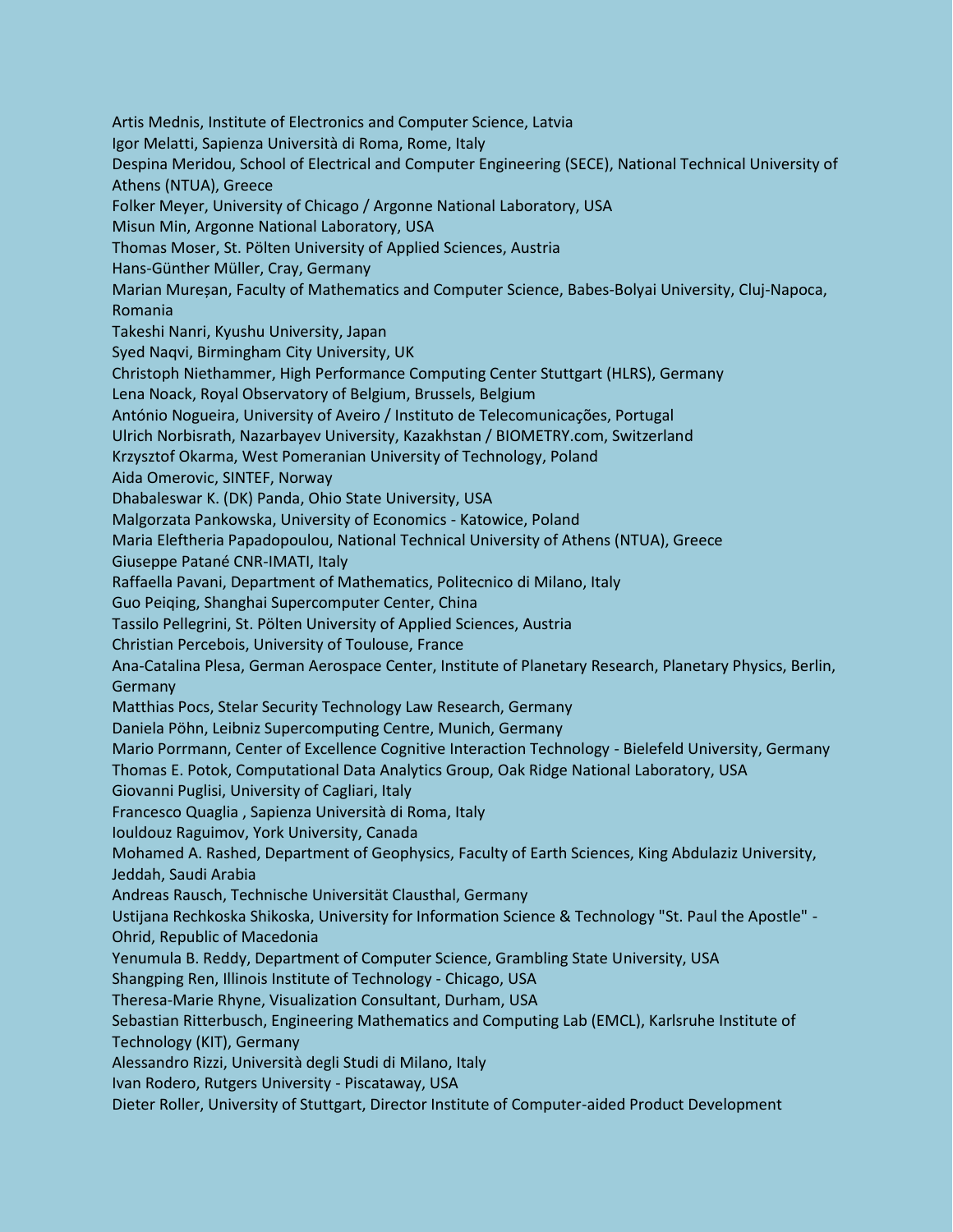Systems - Stuttgart, Germany Claus-Peter Rückemann, WWU Münster / Leibniz Universität Hannover / HLRN, Germany H. Birali Runesha, University of Chicago, USA Subhash Saini, NASA, USA Kai Salomaa, School of Computing - Queen's University, Canada Lutz Schubert, Institute of Information Resource Management, University of Ulm, Germany Marla Schweppe, Rochester Institute of Technology, USA Isabel Schwerdtfeger, IBM, Germany Yaroslav Sergeyev, University of Calabria, Italy Gyuzel Shakhmametova, Ufa State Aviation Technical University, Russia Vijay Shankar, Chalmers University of Technology, Sweden Jungpil Shin, University of Aizu, Japan Diglio A. Simoni, RTI International - Research Triangle Park, USA Theodore E. Simos, King Saud University & University of Peloponnese - Tripolis, Greece Happy Sithole, Center for High Performance Computing - Cape Town, South Africa Marc Snir, University of Illinois at Urbana Champaign, USA Marcin Sokól, Gdansk University of Technology, Poland Terje Sovoll, Tromsø Telemedicine Laboratory - Norwegian Centre for Telemedicine, University Hospital of North Norway, Tromsø, Norway Ivor Spence, School of Electronics, Electrical Engineering and Computer Science, Research for High Performance and Distributed Computing, Queen's University Belfast, UK Rolf Sperber, Embrace, HPC-Network Consulting, Germany Christian Straube, MNM-Team, Institut für Informatik, Ludwig-Maximilians-Universität München (LMU), Germany Mu-Chun Su, National Central University, Taiwan Zdenek Sustr, CESNET, Czech Republic Rahim Tafazolli, CCSR Director, University of Surrey - Guildford, UK Zhiqi Tao, Intel Corporation, USA Dominique Thiebaut, Smith College, USA Vrizlynn Thing, Institute for Infocomm Research, Singapore Yuan Tian, Oak Ridge National Laboratory, USA Daniel Thalmann, Institute for Media Innovation (IMI) - Nanyang Technological University, Singapore Katya Toneva, International Community School and Middlesex University, London, UK Rafael P. Torchelsen, Universidade Federal da Fronteira Sul, Brazil Nicola Tosi, Department of Planetary Geodesy, Technical University Berlin, Germany Bernard Traversat, Oracle, USA Dan Tulpan, Information and Communications Technologies - National Research Council Canada / University of Moncton / University of New Brunswick / Atlantic Cancer Research Institute, Canada Ravi Vadapalli, Texas Tech University, USA Marten Van Dijk, University of Connecticut, USA Lisette Van Gemert-Pijnen, University of Twente and University of Groningen, University Medica Centre, The Netherlands Ana Lucia Varbanescu, University of Amsterdam, Netherlands Domitila Violeta Velasco Mansilla, Hydrogeology Group (GHS) Institute of Environmental Assessment and Water Research (IDAEA-CSIC), Barcelona, Spain Claire Vishik, Intel Corporation, UK Felix von Eye, Leibniz Supercomputing Centre, Germany Krzysztof Walczak, Poznan University of Economics, Poland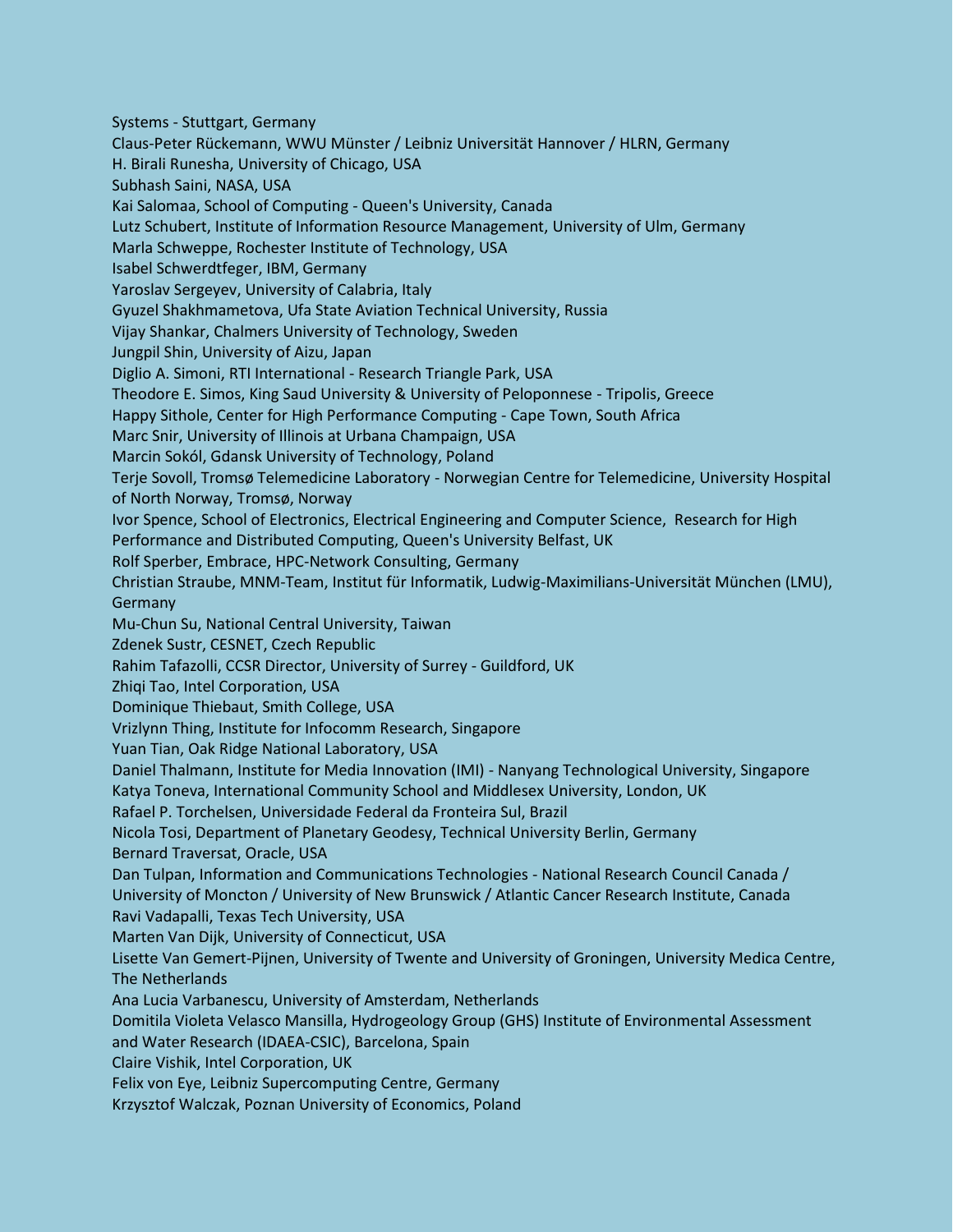Iris Weber, Institut für Planetologie, Westfälische Wilhelms-Universität Münster, Germany Jacqueline Whalley, Auckland University of Technology, New Zealand Wojciech Wiza, Poznan University of Economics, Poland Michael Wrinn, Intel - Corporate Research division, USA Dongrong Xu, Columbia University, USA Ruini Xue, University of Electronic Science and Technology of China, China Qimin Yang, Engineering Department, Harvey Mudd College, Claremont, CA, USA Yi Yang, NEC Laboratories America, USA Hongchuan Yu, Bournemouth University, UK May Yuan, University of Texas at Dallas, USA Peter Zaspel, University of Bonn, Germany Yu-Xiang Zhao, National Quemoy University, Taiwan Yunquan Zhang, Institute of Computing Technology - CAS, China Sotirios Ziavras, New Jersey Institute of Technology, USA Jason Zurawski, Lawrence Berkeley National Laboratory / Energy Sciences Network, USA

## **MODOPT 2016 Advisory Chairs**

Ian Flood, University of Florida, USA Claus-Peter Rückemann, Westfälische Wilhelms-Universität Münster / Leibniz Universität Hannover / North-German Supercomputing Alliance, Germany Mauro Iacono, Seconda Universita' degli Studi di Napoli, Italy

#### **Program Committee Members**

Alnoor Allidina, IBI-MAAK Inc., Canada Turgay Aytac, Prescience Technologies Inc., USA Catherine Cleophas, RWTH Aachen University, Germany Samuel da Costa Alves Basílio, Federal Center for Technological Education of Minas Gerais (CEFET-MG), Brazil Madeline M. Diep, Fraunhofer Center for Experimental Software Engineering, USA Ian Flood, University of Florida, USA Rachel Harrison, Oxford Brookes University, UK Hadi Hemmati, University of Manitoba, Canada Frank Herrmann, OTH Regensburg - Technical University of Applied Sciences, Germany Mauro Iacono, Seconda Universita' degli Studi di Napoli, Italy Raymond R.R. Issa, Rinker School/University of Florida, USA Marouane Kessentini, University of Michigan, USA SangHyun Lee, Department of Civil and Environmental Engineering/University of Michigan, USA Ulf Lotzmann, University of Koblenz-Landau, Germany Roderick Melnik, Wilfrid Laurier University, Canada Daniel Méndez Fernández, Technische Universität München, Germany Akbar Siami Namin, Texas Tech University, USA Claus-Peter Rückemann, Westfälische Wilhelms-Universität Münster / Leibniz Universität Hannover / North-German Supercomputing Alliance, Germany Ravi S. Srinivasan, Rinker School/University of Florida, USA Robert Wille, University of Linz & DFKI GmbH, Germany